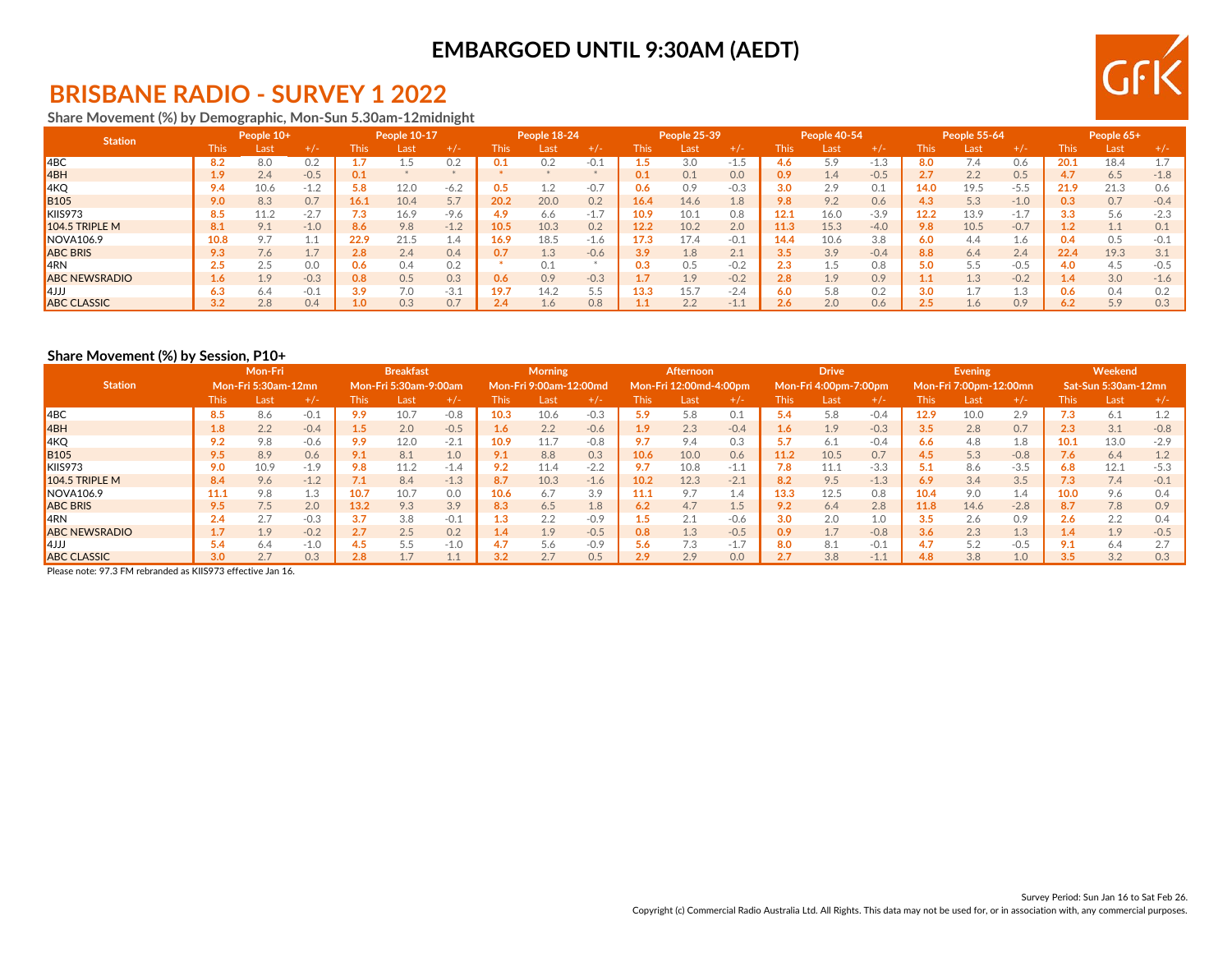# **EMBARGOED UNTIL 9:30AM (AEDT)**



### **BRISBANE RADIO - SURVEY 1 2022**

### **Cumulative Audience (000's) by Demographic, Mon-Sun 5.30am-12midnight**

| <b>Station</b>        | People 10+  |      | People 10-17 |             | People 18-24 |           |             | People 25-39 |           |             | People 40-54 |       |             | People 55-64 |       |             | People 65+ |       |             |         |       |
|-----------------------|-------------|------|--------------|-------------|--------------|-----------|-------------|--------------|-----------|-------------|--------------|-------|-------------|--------------|-------|-------------|------------|-------|-------------|---------|-------|
|                       | <b>This</b> | Last | $+/-$        | <b>This</b> | Last         | $+/-$     | <b>This</b> | Last         | $+/-$     | <b>This</b> | Last         | $+/-$ | <b>This</b> | Last         | $+/-$ | <b>This</b> | Last       | $+/-$ | <b>This</b> | Last    | $+/-$ |
| $ $ 4BC               | 144         | 177  | -33          | 14          |              |           |             |              |           |             | 19           |       | 23          | 34           | -11   | 24          | 28         |       | 68          | 86      | $-18$ |
| 4BH                   | 61          | 77   | $-16$        |             |              |           |             |              |           |             |              |       |             | 12           | $-9$  | 16.         | 12         |       | 36          | 49      | $-13$ |
| 4KQ                   | 256         | 267  | $-11$        | 19          | 20           |           | 12          |              |           |             | 18           | -6    | 28          | 25           |       | 64          | O/         | $-3$  | 120         | 133     | $-13$ |
| <b>B</b> 105          | 460         | 457  |              | 77          | 65           | 12        |             | 80           | $-3$      | 170         | 167          |       | 97          | 103          | $-6$  | 28          | 31         | $-3$  |             | 11      |       |
| KIIS973               | 435         | 506  | 74<br>$-11$  | 66          | 65           |           | 39          |              | -3        | 122         | 123          |       | 110         | 157          | $-47$ | -61         |            | $-11$ |             | 46      | $-10$ |
| <b>104.5 TRIPLE M</b> | 425         | 379  | 46           | 67          | 55           | 12        | 53          | 41           | 12        | 123         | 95           | 28    | 113         | 118          | $-5$  | 48          | 56         | $-8$  | 21          | 14      |       |
| NOVA106.9             | 574         | 568  |              | 107         | 99           |           |             |              | -<br>$-1$ | 196         | 200          | -4    | 121         | 134          | -13   | 42          | 33         |       |             |         |       |
| <b>ABC BRIS</b>       | 277         | 252  | 25           | 16          | 22           | $-\theta$ | 10          | 15           | -5        | 39          | 29           | 10    | 55          | 48           |       | 45          | 39         |       | 113         | 100     |       |
| <b>IARN</b>           | 101         | 91   | 10           |             |              |           |             |              |           |             | 13           | - -   | 27          | 22           |       |             |            |       | oo          | 30      |       |
| <b>ABC NEWSRADIO</b>  | 126         | 109  | 17           | 11          |              |           |             |              |           |             | 27           |       | 36          | 31           |       |             | 10         |       | 26          | 28      |       |
| l4JJJ                 | 414         | 359  |              | 47          | 33           |           | 96          |              | 21        | 156         | 156          |       | 76          | 78           | . п.  | つに          |            | 16    |             | $\circ$ |       |
| <b>ABC CLASSIC</b>    | 109         | 103  |              | 10          |              |           |             |              | -5        | 22          | 25           | -3    | 27          | 23           |       |             |            |       |             | 28      |       |
| ∥Total                | 2075        | 2045 | 30           | 242         | 233          |           | 221         | 228          |           | 549         | 528          |       | 467         | 466          |       | 259         | 258        |       | 337         | 332     |       |

#### **Cumulative Audience (000's) by Session, P10+ [Potential: 2192]**

|                       | Mon-Fri     |                            | <b>Breakfast</b> |             |                       | <b>Morning</b> |             |                        | Afternoon |             |                        | <b>Drive</b> |             |                       | Evening |             |                        | Weekend                  |             |                     |       |
|-----------------------|-------------|----------------------------|------------------|-------------|-----------------------|----------------|-------------|------------------------|-----------|-------------|------------------------|--------------|-------------|-----------------------|---------|-------------|------------------------|--------------------------|-------------|---------------------|-------|
| <b>Station</b>        |             | <b>Mon-Fri 5:30am-12mn</b> |                  |             | Mon-Fri 5:30am-9:00am |                |             | Mon-Fri 9:00am-12:00md |           |             | Mon-Fri 12:00md-4:00pm |              |             | Mon-Fri 4:00pm-7:00pm |         |             | Mon-Fri 7:00pm-12:00mn |                          |             | Sat-Sun 5:30am-12mn |       |
|                       | <b>This</b> | Last                       | $+/-$            | <b>This</b> | Last                  | $+/-$          | <b>This</b> | Last                   | $+/-$     | <b>This</b> | Last                   | $+/-$        | <b>This</b> | Last                  | $+/-$   | <b>This</b> | Last                   | $+/-$                    | <b>This</b> | Last                | +/-   |
| 14 <sub>BC</sub>      | 126         | 169                        | $-43$            | 99          | 124                   | $-25$          | 85          | 95                     | $-10$     | 67          | 78                     | $-11$        | 59          | 70                    | $-11$   | 37          | 39                     | $-2$                     | 95          | 99                  |       |
| 4BH                   | 50          | 63                         | $-13$            | 31          | 36                    | -5             | 23          | 29                     | -6        | 25          | 33                     | $-8$         | 23          | 27                    | $-4$    |             |                        | $\circ$                  | 42          | 52                  | $-10$ |
| 4KQ                   | 234         | 252                        | $-18$            | 138         | 173                   | $-35$          | 135         | 162                    | $-27$     | 148         | 147                    |              | 100         | 103                   | -3      | 58          | 42                     | 16                       | 165         | 188                 |       |
| <b>B</b> 105          | 411         | 412                        | -1               | 252         | 249                   |                | 180         | 180                    | $\circ$   | 218         | 226                    | $-8$         | 215         | 226                   | $-11$   | 67          | 81                     | $-14$                    | 266         | 257                 |       |
| KIIS973               | 382         | 448                        | -66              | 216         | 293                   | $-77$          | 175         | 211                    | $-36$     | 211         | 234                    | $-23$        | 175         | 220                   | -45     | 76          | 98                     | $-22$                    | 245         | 308                 |       |
| <b>104.5 TRIPLE M</b> | 347         | 322                        | 25               | 200         | 205                   | -5             | 158         | 143                    | 15        | 192         | 188                    |              | 149         | 159                   | $-10$   | 63          | 45                     | 18                       | 240         | 228                 |       |
| NOVA106.9             | 520         | 509                        |                  | 308         | 324                   | -16            | 222         | 158                    | 64        | 268         | 270                    | $-2$         | 259         | 286                   | $-27$   | 107         | 104                    |                          | 347         | 330                 |       |
| <b>ABC BRIS</b>       | 251         | 228                        | 23               | 175         | 158                   | 17             | 127         | 101                    | 26        | 114         | 101                    | 13           | 119         | 96                    | 23      | 54          | 53                     |                          | 172         | 160                 |       |
| <b>I</b> 4RN          | 89          | 86                         |                  | 63          | 64                    | - 1            | 35          |                        | $\circ$   | 34          | 37                     | -3           | 42          | 31                    | ш       |             |                        | $\overline{\phantom{a}}$ |             | 50                  |       |
| <b>ABC NEWSRADIO</b>  | 111         | 101                        | 10               | 71          | 65                    |                | 30          | 45                     | $-15$     | 30          | 34                     | $-4$         | 26          | 33                    | $-1$    | 24          | 20                     |                          | 64          | 61                  |       |
| l4JJJ                 | 345         | 323                        | 22               | 189         | 183                   |                | 128         | 120                    | 8         | 174         | 158                    | 16           | 182         | 172                   | 10      | 60          | 60                     |                          | 257         | 206                 |       |
| <b>ABC CLASSIC</b>    | 90          | 85                         |                  | 45          | 41                    |                | 40          | 38                     | $\cap$    | 45          | 41                     |              | 45          | 38                    |         | 22          | 23                     | $-1$                     |             | 63                  |       |
| Total                 | 1986        | 1988                       |                  | 1528        | 1570                  | $-42$          | 1241        | 1145                   | 96        | 1369        | 1342                   | 27           | 1282        | 1348                  | -66     | 584         | 613                    | $-29$                    | 1700        | 1655                |       |

Please note: 97.3 FM rebranded as KIIS973 effective Jan 16.